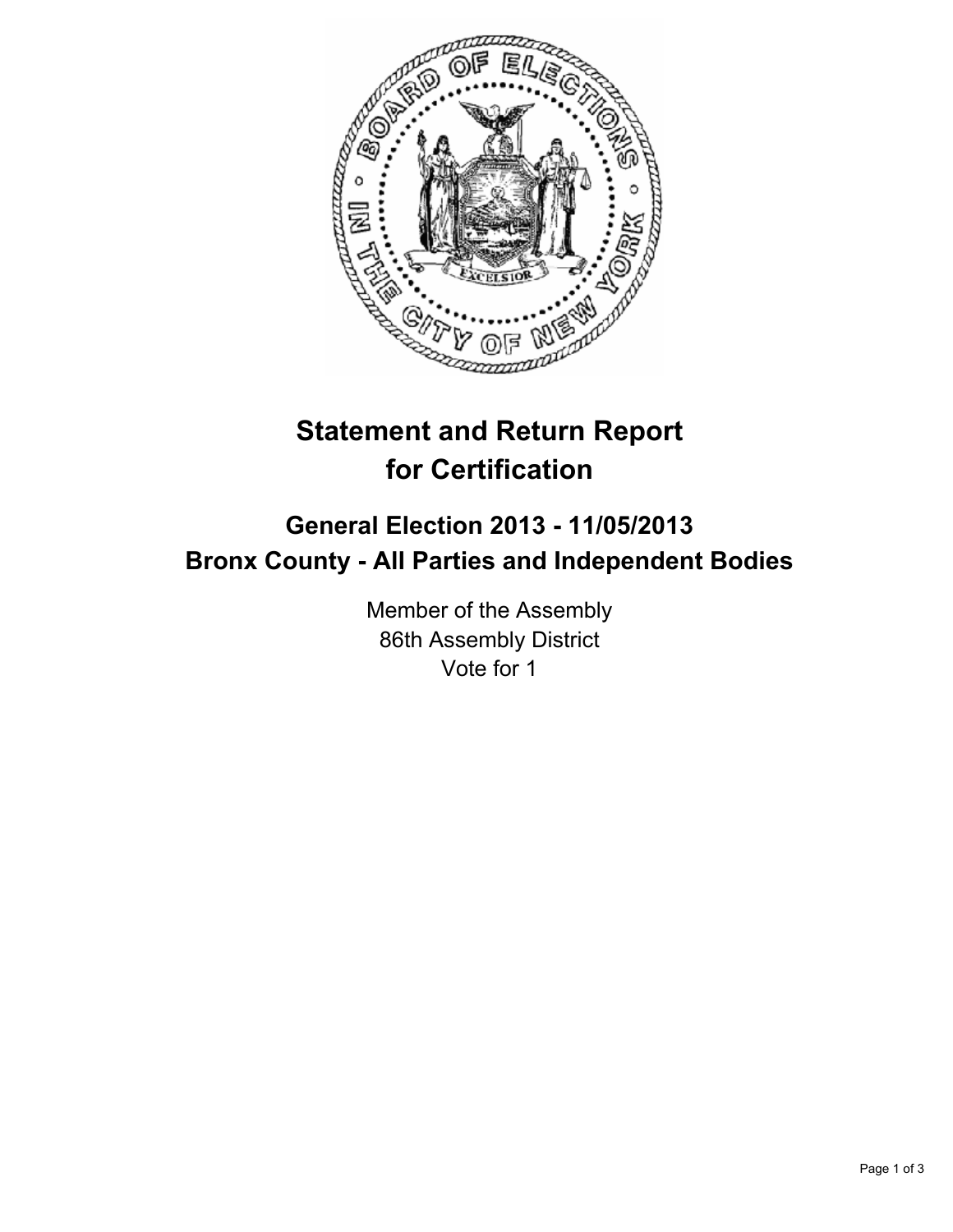

## **Assembly District 86**

| <b>PUBLIC COUNTER</b>                                    | 8,561 |
|----------------------------------------------------------|-------|
| <b>EMERGENCY</b>                                         | 0     |
| <b>ABSENTEE/MILITARY</b>                                 | 156   |
| <b>FEDERAL</b>                                           | 0     |
| <b>SPECIAL PRESIDENTIAL</b>                              | 0     |
| <b>AFFIDAVIT</b>                                         | 196   |
| <b>Total Ballots</b>                                     | 8,913 |
| Less - Inapplicable Federal/Special Presidential Ballots | 0     |
| <b>Total Applicable Ballots</b>                          | 8,913 |
| VICTOR PICHARDO (DEMOCRATIC)                             | 7,174 |
| RENE L. SANTOS (REPUBLICAN)                              | 243   |
| JOSE MARTE SR. (CONSERVATIVE)                            | 103   |
| VICTOR PICHARDO (WORKING FAMILIES)                       | 159   |
| HAILE RIVERA (WRITE-IN)                                  | 1     |
| HECTOR RAMIREZ (WRITE-IN)                                | 1     |
| LAURIE WILLIAMS (WRITE-IN)                               | 1     |
| MYDIE KEVIN (WRITE-IN)                                   | 1     |
| STEVE DAVIS (WRITE-IN)                                   | 1     |
| UNATTRIBUTABLE WRITE-IN (WRITE-IN)                       | 2     |
| <b>Total Votes</b>                                       | 7,686 |
| Unrecorded                                               | 1,227 |